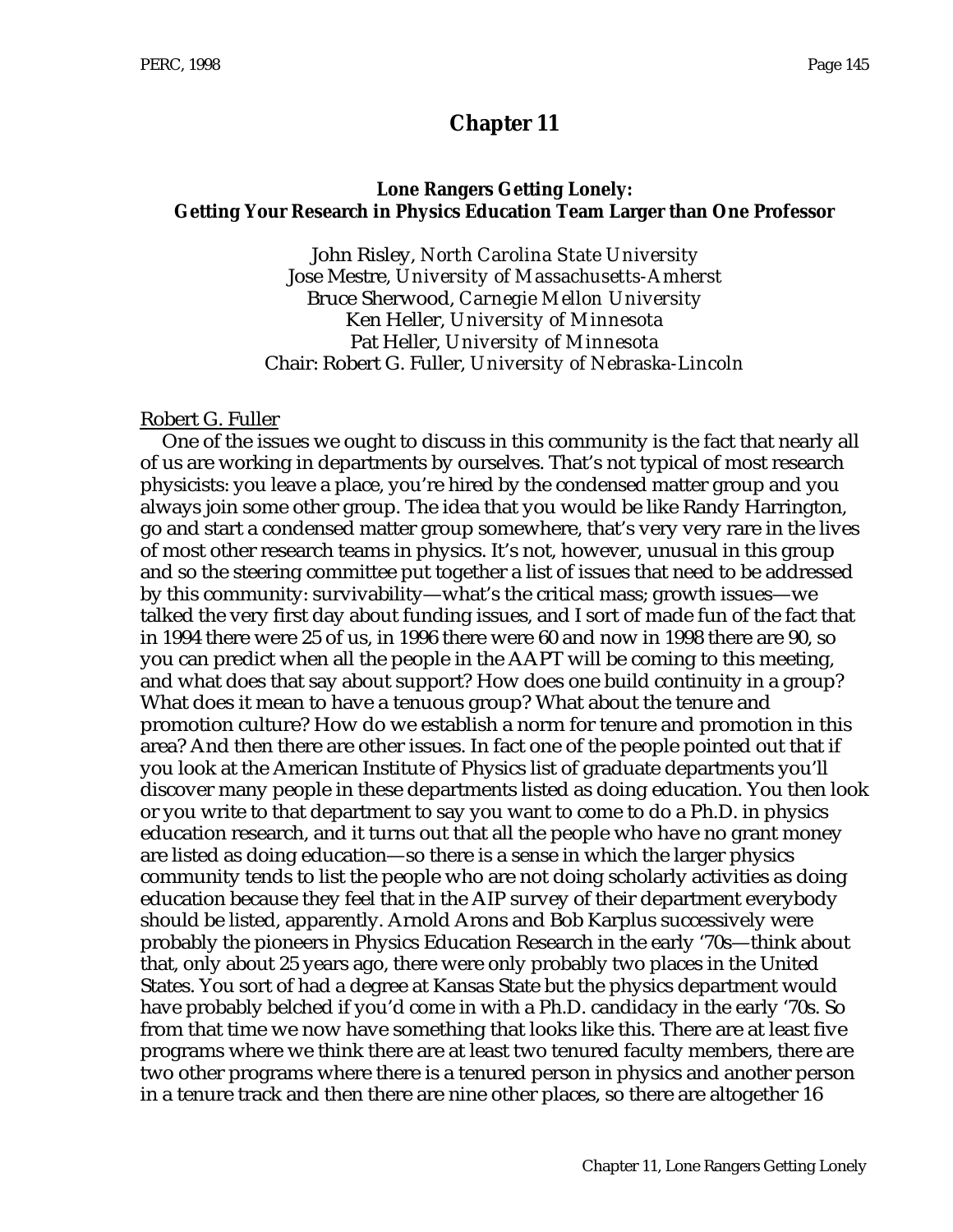places now in the United States where you could get a Ph.D. in the physics department doing PER. North Carolina State, the University of Massachusetts-Amherst, University of Maryland, University of Minnesota, and Carnegie Mellon University we think have two tenure track people who can direct Ph.D. theses in this area. Montana State has one person with a tenure track person and Washington has a person and a tenure track person. The other places, as far as we know, have only one person and we're not even sure about Iowa State. I mean, they just started a research in physics education program this fall and we're not sure whether, if he wanted to have a Ph.D. student, they would really let it be. Arizona State, Iowa State, Kansas State and in some ways some of the state universities have a highly different history. Those form a community with a really interesting history because they had a long tradition, and maybe North Carolina State too, of teacher education, so they had Ph.D.s in education which some of those schools managed to get carried over into the physics department. Anyway, that's kind of the list and the thing that I think we can celebrate as a community is the fact that we started with one or two in the '70s and we now have like 15 or 16 or maybe 18 or 20 depending upon how you count them. So the question this panel is going to try to address, from their four different perspectives, is this. How do you get to be a group with more than one person? What are some of the issues that you need to deal with as you think about going out as a new young physicist in research in physics in education? How do you find a place that is viable and how do you continue to survive?

## John Risley

It might be interesting to review how we got to where we are at this particular moment. Of course, everybody's recollection is a little bit different. I think it stemmed from our department head, Dick Patty, who had particularly strong interest in how well we teach physics and his willingness to try different approaches as well as a commitment to having a strong research-based program. We do not have a long tradition in research in physics education. Funding for research in the field just started about 20 years ago. But now it's a regular research field, with everybody fighting for funds, those who can get funding end up getting recognition at their institution. Unfortunately, that's how faculty look at it--all the way up to the deans -- if you have strong research support, then you can get what you need, and if you don't, you really have to fight for it.

But you have to ask, "Well, what does happen when you get funding? What are the differences?" I would say that it's absolutely critical to have a department head that can withstand the barrage of claims that another person is needed in astrophysics; another person is needed in nuclear physics; another person is needed in solid state physics. There are certainly some key starting points. I did go through a transition from atomic collisions into physics education research, and it was a long transitional stage. I tried to keep my feet on both sides, but eventually I learned that you can't do that forever. You simply wear out.

Throughout my years at NCSU, there are certain milestones that I recall. An important one is when Karen Johnston came in to our department. She made a big impact. She was hired to help out with our labs. This was an idea that could be sold to the rest of the faculty, but that was certainly not Karen's main goal. She quickly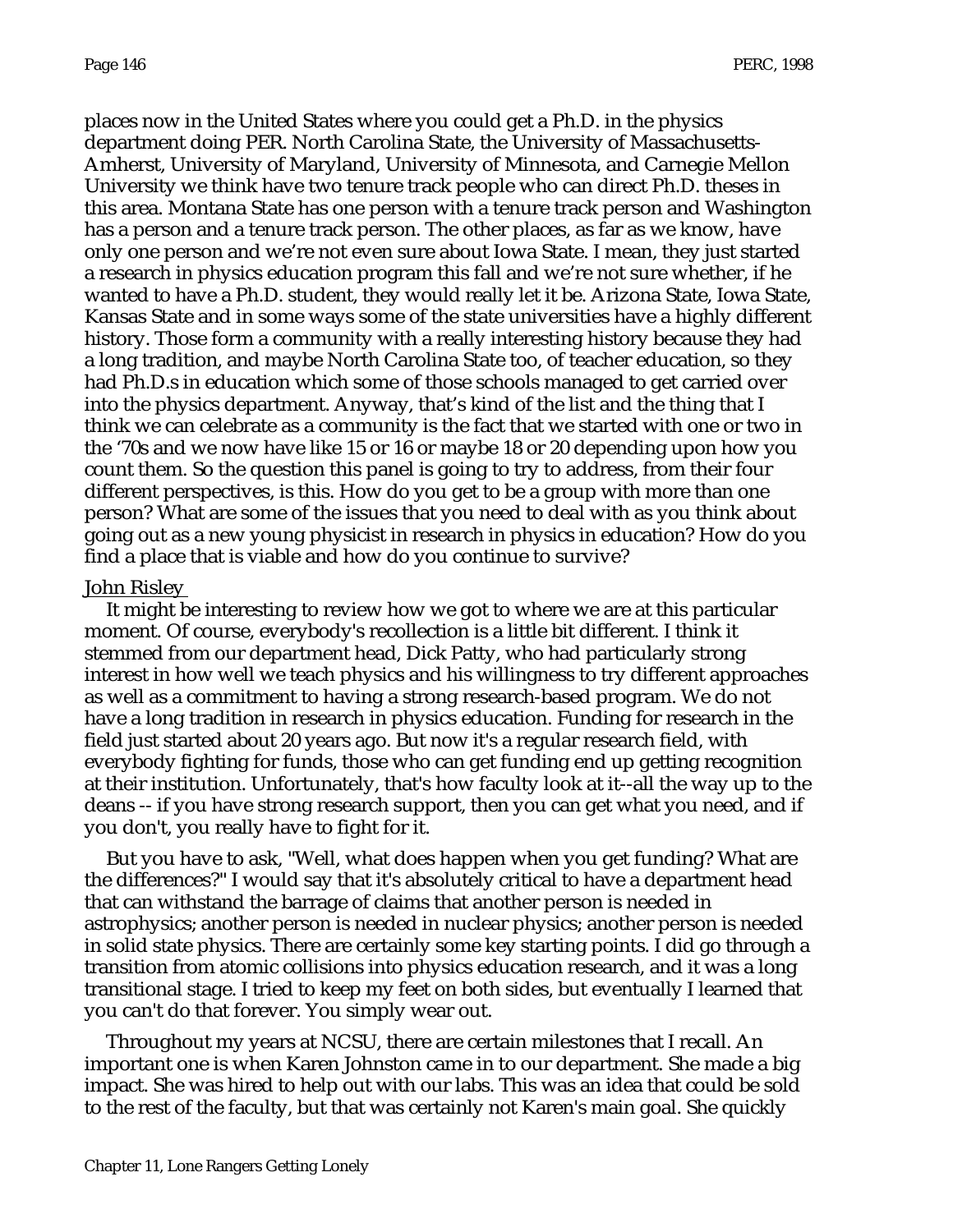started setting up a research program with master's degree students, and those were the first ones who started to come out. About that time Dave Haase got involved, and things started to nucleate. Karen made a strong pitch to the faculty to get somebody involved who would set up a Ph.D. graduate program in physics education research, and that's when Bob Beichner was hired. The expectation was a strong research program with graduate students. There were no ifs, ands, or buts about it. He took that role seriously, and fortunately he had the background to do it well.

Now what has happened? Well, as a lot of you know, we have found that our field is very attractive to graduate students, so much so, in fact, that the graduate program in physics education research is the most popular in our department. Fortunately, the rest of the department does not resent us. We attract strong students, and some of them decide to move into other areas of physics—just like students who want to be involved in particle theory or astrophysics but then later move within the department to do something else after they have been exposed to more opportunities. The same thing can happen in other physics departments. We can attract lot of students. This in turn garners the support of the faculty. They think it is great because we are recruiting graduate students and giving a few to them, even though we keep the best. That's just a little snapshot, and to get more details you should talk to Karen and Bob.

A few years ago, we changed department heads. He is younger than Dick Patty but was not as convinced of the importance and advantages of a physics education research program. The first year or two was a bit of a struggle. But now he is so much on the other side that it is almost embarrassing! He says the future of the physics department is through physics education research, and he frequently points out all the great things that our group is doing at faculty meetings. So in some sense we've gone from another low point to a high point where we may be walking on thin ice. But physics education research is popular, at least with our department heads.

What about the rest of the faculty? What do they think? This is difficult to assess. It is often hard to say if physics education research is accepted by researchers in traditional fields. One thing is for sure. If you are a graduate student looking for a job in physics education research, make certain that you have a strong mentor. You need someone to sell your case. Someone who can say things like, "Look! This is what physics education research is all about. These are the kind of journals you publish in. This research is OK. It is accepted by the community. This paper is just like an article in Phys. Rev. Letters." You know, few people actual read Phys. Rev. Letters, but they know if you get your work published there it has to be important. It is a constant battle. You have got to have a champion who's helping you. It is not absolutely necessary, but it sure helps.

#### Jose Mestre

Well, in our group there are two tenured faculty and two research faculty. How we got there is a long involved process involving lots of politics and so on. I was hired on a tenure track position in 1987 so that tells you when the department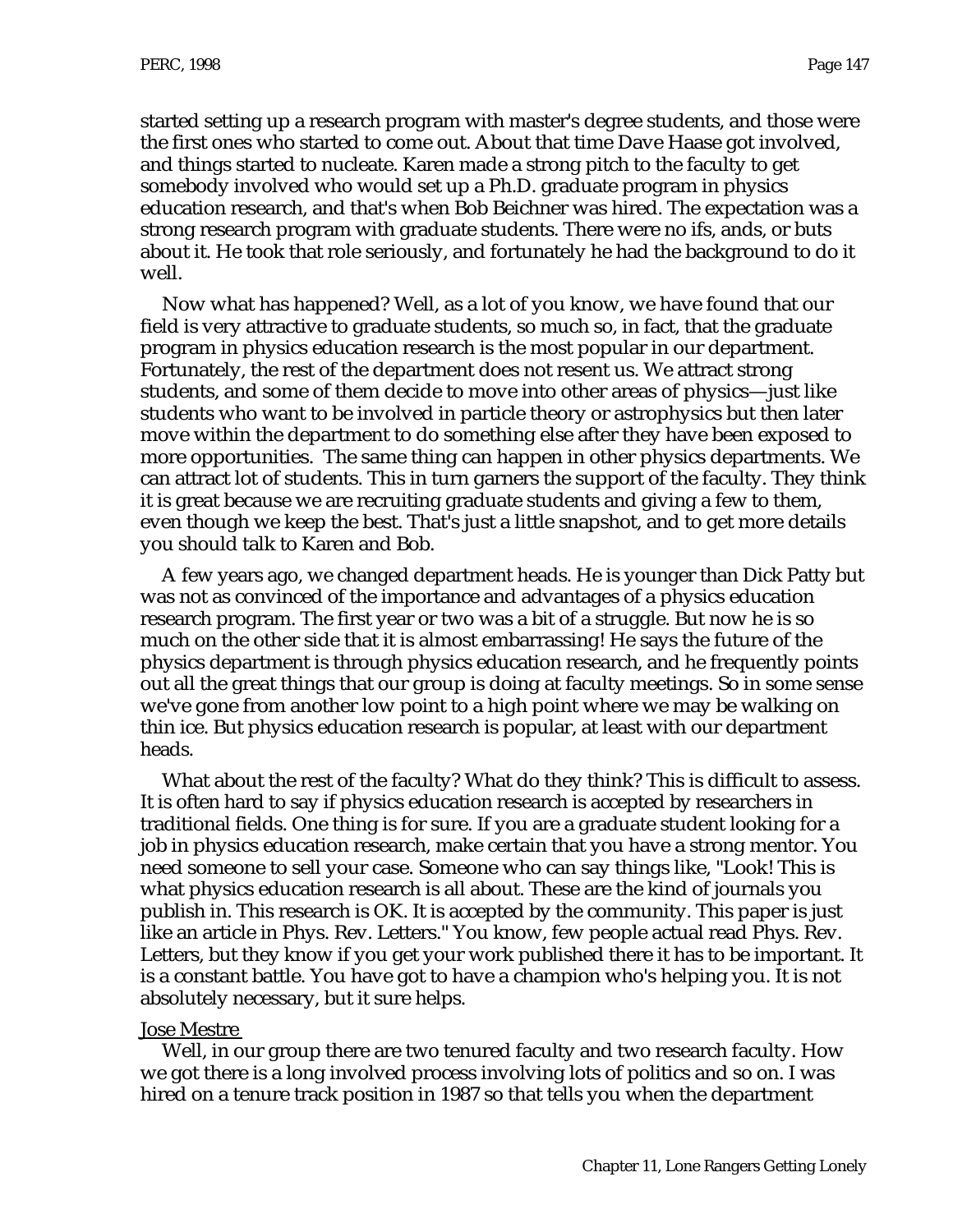figured this was worthwhile. I would say around 1985 or before there was no way they would have spent a position on this kind of thing, so things changed quite a bit. My approach will be to list some questions about those issues that you put up here: survivability, critical mass and so on, and to try to answer how my department views it and ask how your department might view those things, and that will help put things in perspective.

*At the departmental level, under the politics of the situation, (and politics is big in our field if you're in a physics department whether you like it or not) is physics education research accepted as a viable research area or simply tolerated—are you an equal citizen or not?*

It turns out that in our department, even though there was a group in 1985 doing this kind of work there was only one tenured professor, and I who got grants, and when the grant was awarded I hired myself, and that's the way it worked. We were tolerated in those days but now we're more accepted and valued, I think, in our department.

*Is PER viewed as taking research positions away from the other groups which are doing "real" physics?*

That's a big political issue. In our department there's always a fight for positions but we're holding our own and doing all right.

*Does the department appreciate that the quality of the PER group will help shelter their best researchers to concentrate on research, thereby relieving the pressure from their often poor teaching performance?*

That's something that you have to realize. Not every place has the best researchers be also the best course instructors with a PER group. The fact that there's somebody worrying about the quality of education at the institution liberates other people to do what they want to do.

#### *Does the department appreciate that the presence of a PER group often results in marked improvement in introductory and undergraduate courses?*

That's something that seems to happen in a lot of places, including my own, and I think the department, the provost and the dean like it and tout that as being important.

#### *At the college level (I'm now going one level up) how do the other departments in your college view educational research being conducted out of a science department?*

Maybe even though the physics department might accept this, the biologists or the mathematicians might think, "Oh, not us," so that may create a certain kind of friction.

#### *Does the college personnel committee support or obstruct educational research being conducted out of a science department?*

That's a toughie. I have long stories about my tenure battle, and usually the biggest battles occurred at that level and not at the department level. The department by then had accepted things but it was the college personnel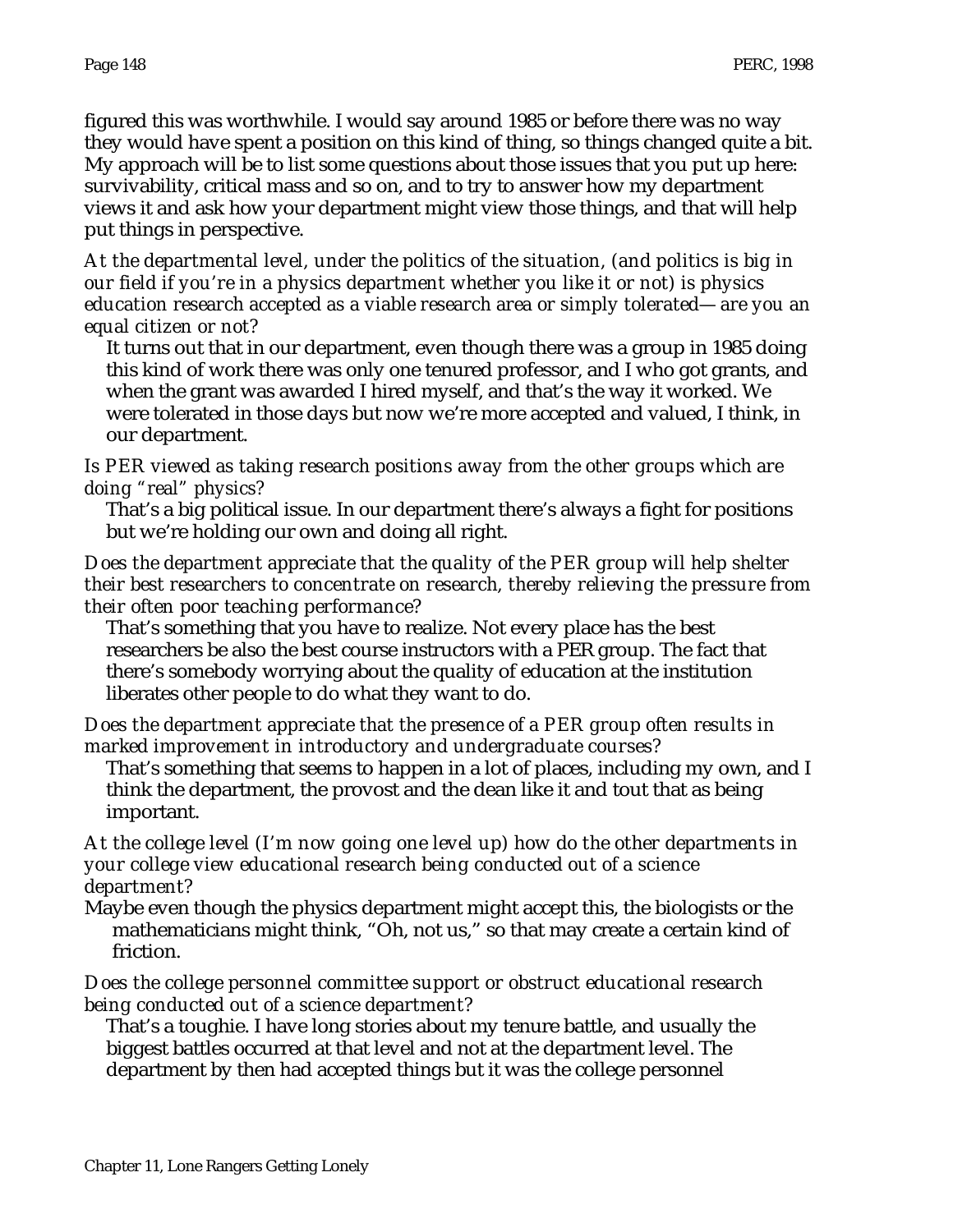committee saying, "Why is this here and why isn't this in the school of education or some other place?"

## *Is the dean proactive and supportive of the efforts of PER or simply tolerant or indifferent towards educational research*?

In our case we have a very supportive dean. The last two deans, the current one and the previous one, have been very supportive to the extent that our two research professors are getting 30% of their salaries from the dean, in state support, so this is real money support. She's very proactive—the dean goes around talking about her science departments and the efforts in outreach and education that happen in the college of natural sciences and mathematics—so that's very good.

## *At the university level, is there a stated policy that quality education for undergraduates is a priority?*

I think this is happening more and more in public institutions. We are being held more accountable for making instruction high quality for students.

## *Do the provost, chancellor and all those high-level people support educational research and outreach?*

In our university, there is a lot of outreach and research in science education in general and every time these folks go around talking to the legislature or to parents or whatever they're always touting all these things that we're doing, and to them that's important. It's good public relations.

## *In terms of support at the departmental level, does the department support PER with adequate space and resources?*

There's one that's easy to tell. Do you get the little closets here and there for your labs or do you get good space like everybody else? That's easy to judge. In our case, we're doing quite well.

## *Is the money brought by PER from external funding viewed as being "not as green" as the money brought in by "real" physics groups?*

Sometimes even if you are bringing in a million dollars and another research group in condensed matter or something is bringing in \$150,000, they are getting more resources than you because, "It's just education money and who cares about that?" That used to happen a lot more for us. It doesn't happen as much now especially since our funding is going up and the funding for many other research groups is going down. The department has to figure, "Hey, if we're going to maintain some overhead at least we better pay attention to these guys."

*Is the merit structure treated the same way for PER folks as other research folks?* In our case it is, we are being treated more than fairly.

## *Is the PER group allowed to grow commensurate with their success in terms of publishing and funding and productivity and so on?*

In our case, what we've gotten is a statement in the long range plan of the department to have one hire in the next five years so that there will be a transition period between the time that Bill Gerace might retire in ten years. So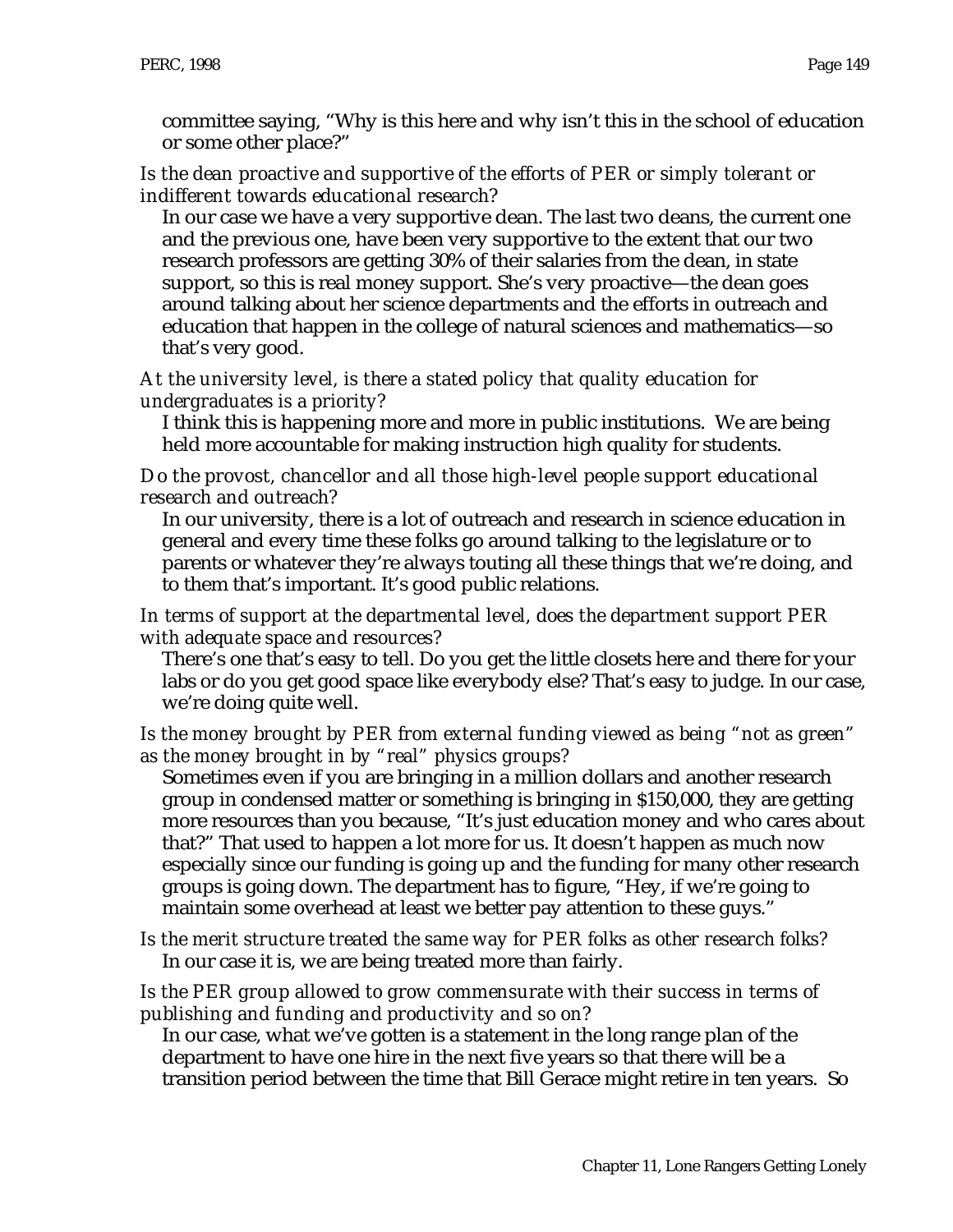we'll have three people, hopefully, for the last five years of Gerace's tenure at U. Mass, so it's something that seems to have been won over at my institution.

#### Bruce Sherwood

We've tried to explain several times that we're here under false pretenses because we don't have two tenured people. The situation is vastly more complex than that, so I'll give you as quickly as I can a good news / bad news story. You may draw whatever lessons you can from it.

There are three senior people doing physics education research, Fred Reif, Ruth Chabay and myself. I have tenure but it's a peculiar circumstance that led to it. Fred Reif does not. He's a special university professor with appointments in the Center for Innovation in Learning, the Department of Physics and the Department of Psychology. It's a prestigious appointment but it's actually not a regular tenured appointment. Ruth Chabay is a senior research scientist in the Center for Innovation in Learning, and also in the physics department. I'll say a word about that too and it's not a tenured position. We're a group—there are a bunch of us to talk to and do things with—but we don't satisfy the characteristics of the situations elsewhere. That said, let me say a little bit more about the peculiar situation because many of you will have to look for odd niches as they occur, as we did, and you seize whatever opportunities you can find—so here's the quick history.

In the mid '80s Carnegie Mellon University and IBM were going to go into a glorious future together, whether it be a chicken in every pot or a UNIX workstation in every garage. Those machines would have a megabyte of memory and a megapixel of screen display and a mega-instructions per second. At that time I had been at the PLATO Project at the University of Illinois for about 15 years. In 1984 Jill Larkin recruited David Trowbridge who had been a post-doc—he had come from the Washington group; many of you know of his fine work as a graduate student there—he was a post doc with Alfred Bork at UC-Irvine, and one of the leading young lights in the use of computers in education. The University had the foresight to say that if it was going to put all these efforts into building up the technical infrastructure of these workstations, maybe it would be a good idea to have a group thinking about what you would do with that education, and Jill Larkin was prevailed upon, at some cost to her career, to be the director of something called The Center for Design of Educational Computing (CDEC). She started recruiting people who already had experience in the use of computers in education. One of her first hires was David Trowbridge and I think maybe I was her second major hire—I came in January of 1985. I already had tenure at Illinois in the physics department. I had a joint appointment in the CERL (Computer-based Education Research Laboratory), the department of linguistics and the department of physics. I already had tenure as a full professor so I could argue that if I were going to come to CMU I would have to have tenure in the physics department, in order to be able to do the work that they thought they wanted me to do. If I was going to make a difference I could only do it with real tenure.

The physics department, in principle, was willing to do that as long as they didn't have to give up any slots, and as long as they didn't have to pay for it. So the head of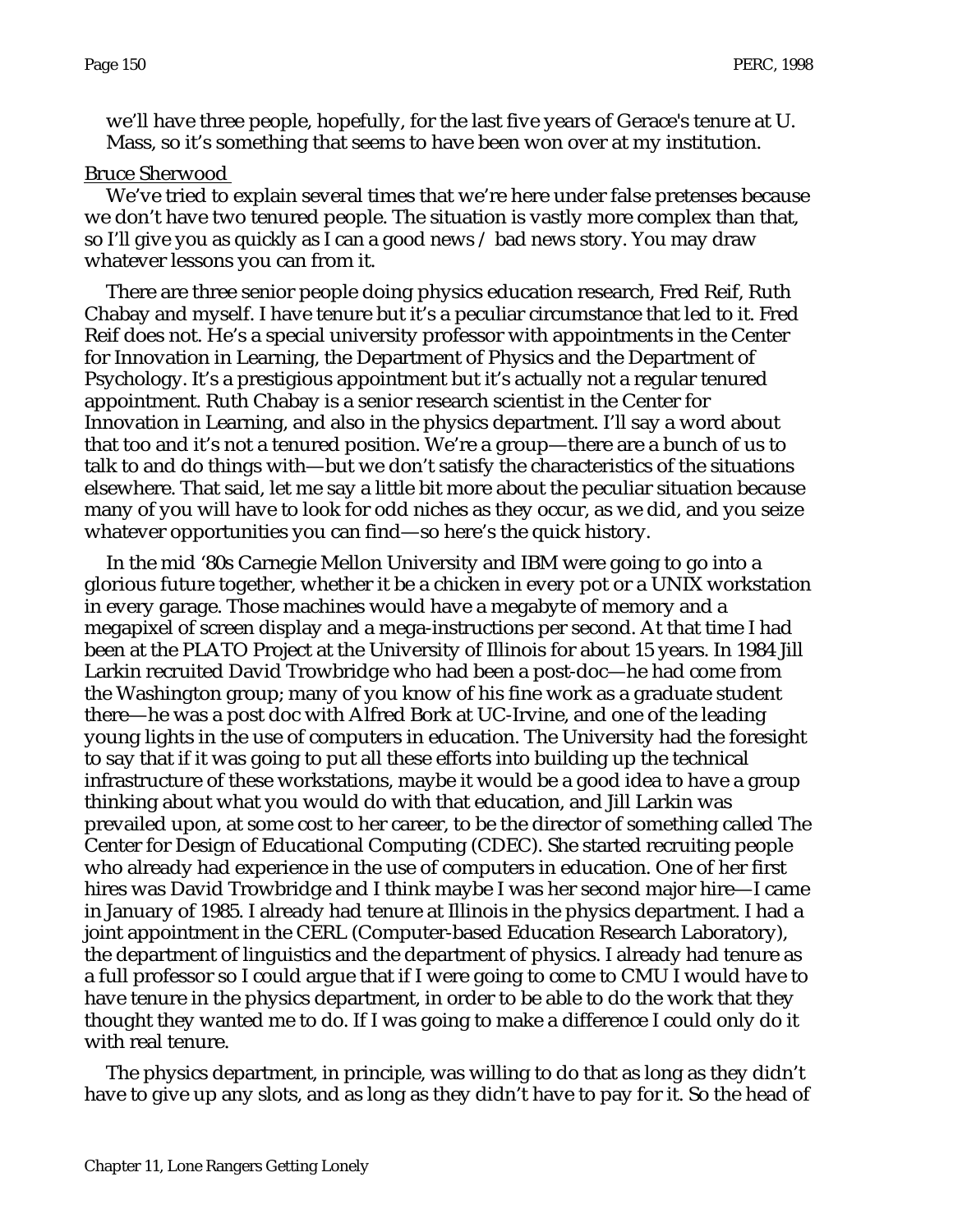the department, played a very astute political game in which he had various bargaining chips and he got the best deal he could. I think it is entirely appropriate that he did that. The way it worked out was he said, "Yes, absolutely, we'll be delighted to have this person in our department, we know about his work, it will be just fine and the University will pay his salary." It doesn't get charged to the physics budget so it's a very unusual appointment. It's real tenure and if everything collapsed and those centers that I'm in closed down I would fall back in the physics department, but I think they still wouldn't actually have it charged against their lines, so it's an unusual situation. However, despite all that, I have to say that the department has consistently treated me as though I were a regular first class citizen, and I have been careful to act at all times as though I were a first class citizen, and that has made an enormous difference and has made it possible to do things that otherwise I could not have done. So that's my basic history.

Ruth Chabay came in 1987. She had a very distinguished career in applying computers to education; in her case chemistry education—she's a physical chemist. Ruth was recruited, again by Jill Larkin, into the Center for Design of Educational Computing. She came as a senior research scientist, which is what she still is. Along the way, as she and I developed new and innovative and unusual ways of teaching physics, the physics department, without any involvement from me, took it upon itself to make her a member of the physics department. It's an adjunct position but they didn't have to do that, so there are various kinds of good news in these bad news stories.

Fred Reif came in 1989 with his very special university appointment. Sometime in the early 90's CDEC, which had been increasingly doing things that didn't necessarily involve computers, changed its name and its mission and it got broader and it became the Center for Innovation in Learning and got a little bit larger, and for historical reasons there are the three of us with strong interests and backgrounds in physics, but there are other kinds of people in this center, and we now have half a dozen principal people and we have several post docs, two of whom are here, Leon Hsu, who has an NSF traveling fellowship as a post doc, and Tom Foster who is working with us. There's work on writing, there's work on history, there's work on statistics, there are all kinds of things. It's a wonderful place to be. It's one of the very few places where many different disciplines are being worked on in collaboration and it's really quite wonderful.

At the same time our departmental connection is extremely precious to us. The fact that Ruth and I are accepted and valued in the physics department is terrific. Are we always valued at the same level by everybody? No, and in fact one of the more interesting aspects of the politics is that the physics department, which is struggling to become have a higher ranking than it now has, has done all kinds of long range planning. In every stage of this planning the discussion has been in terms of this group or that group, and there is not in that plan something called an education group or an education research group. Despite the fact of the presence of us people who have joint appointments, and despite the presence of Hugh Young who is highly valued as a member of the department and a well known textbook writer, we have not (I certainly have not) played all the political games of trying to get this as a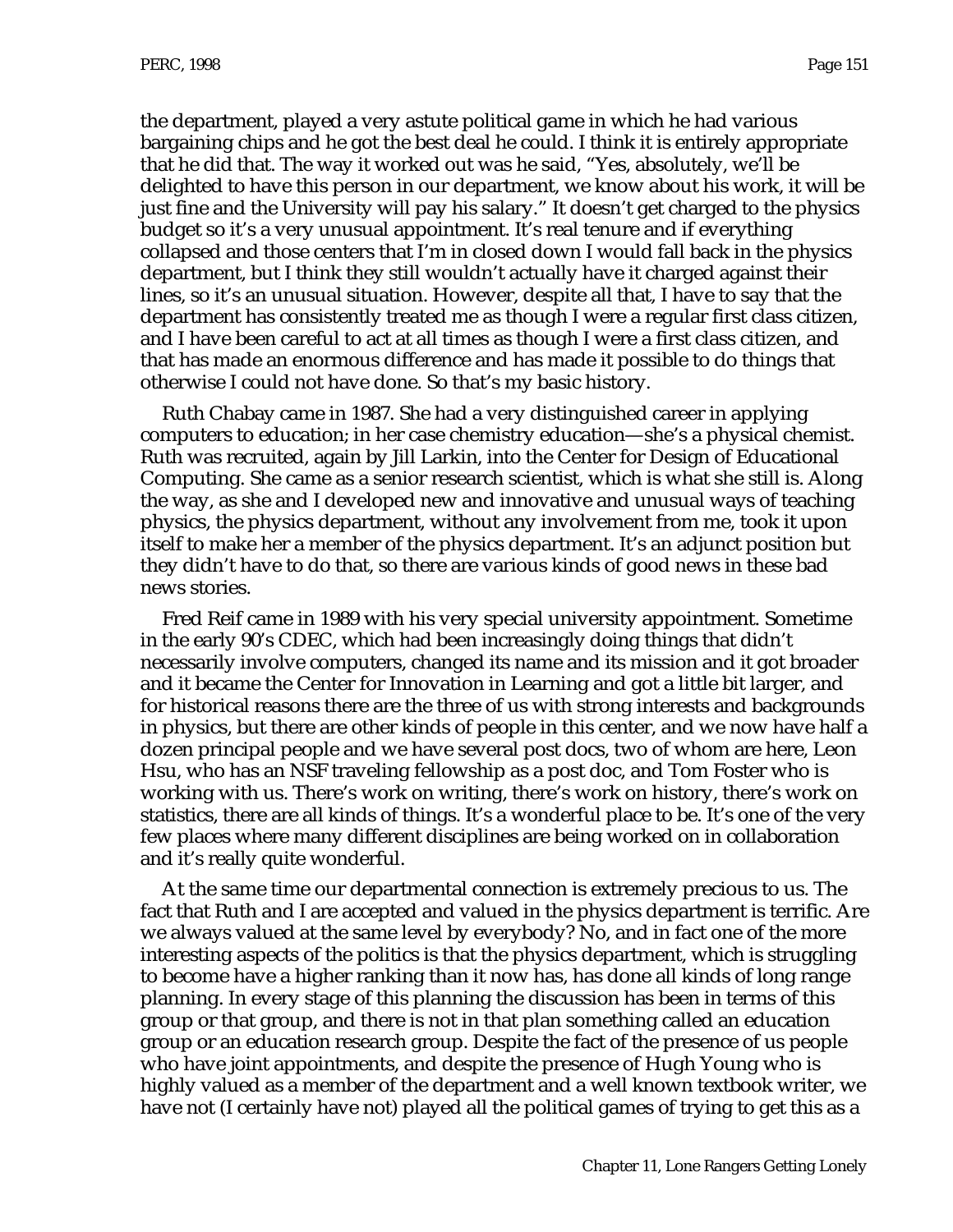recognized thing. It does not figure in the future and my guess is that when we go, it goes, and that Carnegie Mellon won't have a permanent thrust in physics education research. It's all sort of a historical accident, but while it's lasting, it's a great ride.

There is a graduate program at CIL. In fact, Ruth and I are both sort of expected to supervise graduate students. We have them because CIL has just started a graduate program and we have three graduate students who will be getting a Ph.D. in instructional science (with connections with departments) but it's sort of a CIL degree. So, are we Ph.D. granting people? Yes, despite the fact that we're in an organization that isn't really a regular department. (Note added in proof: In Spring 1999 we acquired a strong graduate student who has chosen to do a thesis in physics education, and with a Ph.D. in physics, not CIL; he was too far along in his physics career for it to make sense to start the full CIL program, and the physics department is supportive.)

Now, CMU is a very funny place. I did want to comment on the issue of private universities not having to pay so much attention to this. The reason that the Center for Innovation in Learning exists is that when President Mehrabian came in around 1990 the fund raisers told him about their experiences in calling CMU alumni. They call them up and ask, "Would you give money to CMU?" and there would be this blast coming through the phone, "I had such a terrible time there! I wouldn't give money to Carnegie Mellon University—it was just awful, I felt harassed, it was stressful, it was terrible!" The president thought that a private university couldn't actually afford those attitudes and Herb Simon, who is our only Nobel prizewinning faculty member, had the president's ear and said, "Look, we have a special situation here that we should exploit. We have strength in cognitive psychology. We have strength in computing, and we have strength in curriculum development. You should take that CDEC thing and make it bigger and make it more general and let's go into a glorious future improving undergraduate education."

We are starting to make a mark on the campus. There are courses that we have been involved in in one way or another. We have a fellows program that brings in faculty for one or two semesters to live with us while they're working on educational programs and its working and there's university hard money in our salaries. We go out and try to get grants, of course, but there's actual real university support. So is the glass half empty or half full? It certainly is.

#### Ken Heller

I'll say a little bit about Minnesota because we're weird, too—maybe that's a hallmark of this field. It is very fashionably a multi-disciplinary field. Just use that with your deans. That's really in. We are multi-disciplinary. Neither one of us are officially physics educators within our university. I'm in the Physics Department and I'm a card bearing high energy physicist and proud of it, and Pat is in the School of Education's Department of Curriculum and Instruction and she is a card carrying science educator. But we have both a tradition and program in physics education, and there is some connection that is built into Minnesota.

The Department of Curriculum and Instruction is a discipline-based department. Pat was hired because she's a physics educator. They have a math educator or two.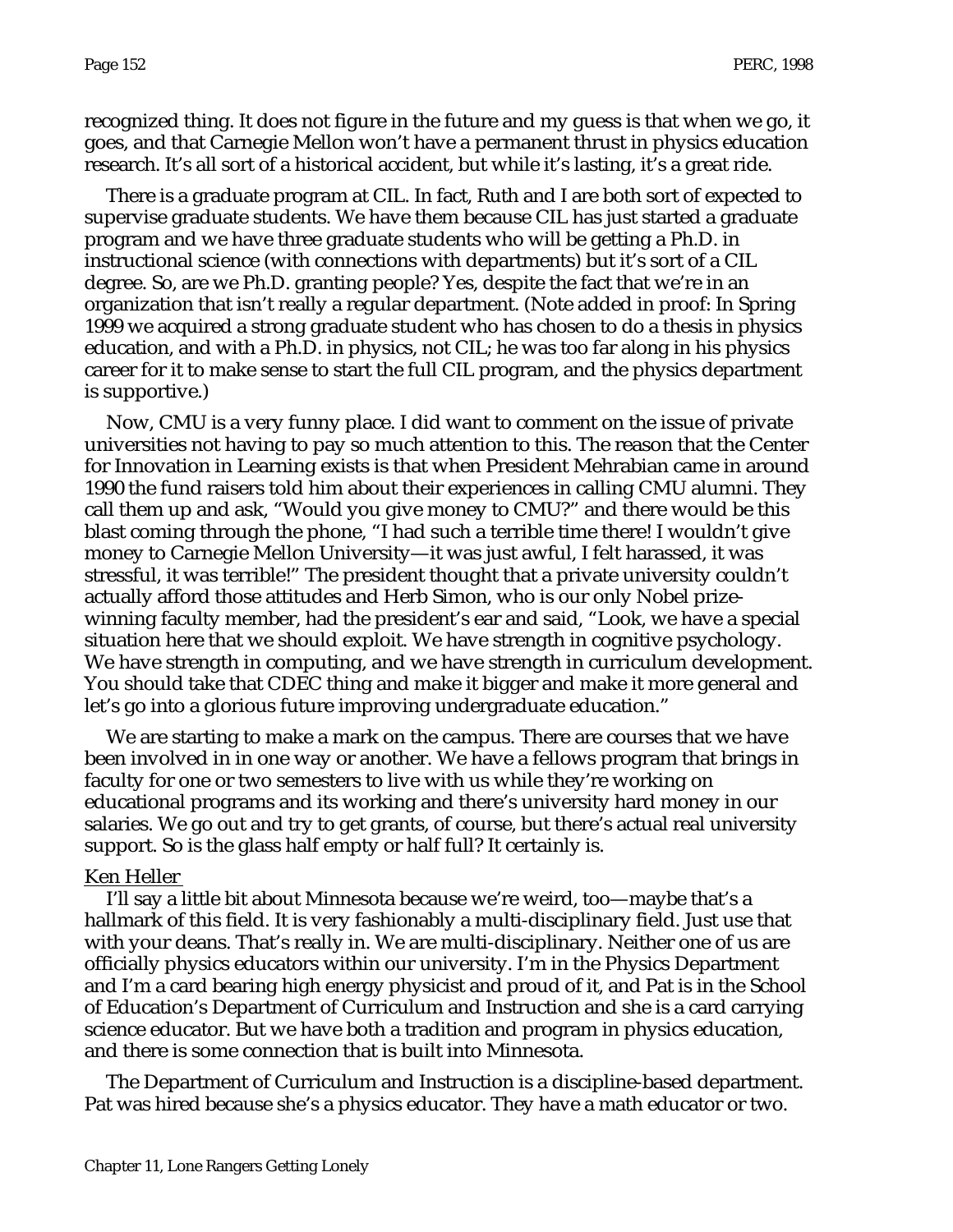They have a chemistry educator. They're looking for a biology educator now, and so they're discipline based and in principal they work closely with the other departments—some do and some don't. It depends on how receptive the other departments in the university are.

On the physics side, the Minnesota Physics Department, in the 1960s I believe, was involved in a program called MINNEMAST which had something to do with Minnesota and teaching math and science in public schools and actually hired a faculty member in physics education early on and it was a disaster. Well, it wasn't a disaster. He's a good guy. He's a good teacher, but he doesn't do any research. He was hired with tenure, and that was a problem. Of course you know that in your department, if you get one person like that, then everybody is like that and for the foreseeable future it will probably be impossible for the physics department to hire anyone called a physics educator because they know what that's like—it was the last point on Bob Fuller's list of issues. Somebody who basically just does teaching, and just doing teaching in a research oriented university is not enough. There's no value added—I wouldn't hire anybody who just did that either, because that's not our mission. We generate research and that's our main mission. We do teach undergraduates, and undergraduate instruction is very important. Many members of our physics are good teachers and they're dedicated. We have people who go tour the world doing physics demonstrations and we have lots of people who do things that are not education research, but which are interesting, and which are respected within the department—our department thinks highly of it but it's not part of our long range plan either.

Nevertheless, we do have a physics education group, because we have a group of graduate students and they live in the physics department. In principal we can grant the physics Ph.D. in physics education, but no graduate student has ever opted for it. They have all opted to take degrees in education, and probably, at least up until this time, that has been the really practical thing because your job expectations are just lots better if you have a strong background in physics and an education degree. I think all but one have faculty jobs in physics departments—all but two; one has a faculty job in an astronomy department, and they all have Ed degrees. The reason is that if you have an education degree with a strong physics background, that is, you grew up in the physics department and you did your research there, you can talk to the educators and you have a broad background as well. Talk to Tom Foster, who just graduated and now works with them. They have a broader background in research techniques and in the lingo and in other things. Lots of experiences. I think that it works very well for us and it works well in many places; those colleges whose physics departments are primarily supported by elementary school teachers taking physics. That's their student credit hours and what they need for that is somebody who speaks both languages, so for us that works very well, and we would really be happy to continue that—like another person like me in the physics department and another person like Pat in education. The cooperation is great. In fact, Pat was on the physics graduate faculty before she was on the education graduate faculty. We have another step in our university. You have to be there for some time and pass through a bunch of hurdles before you get on the graduate faculty. In fact education